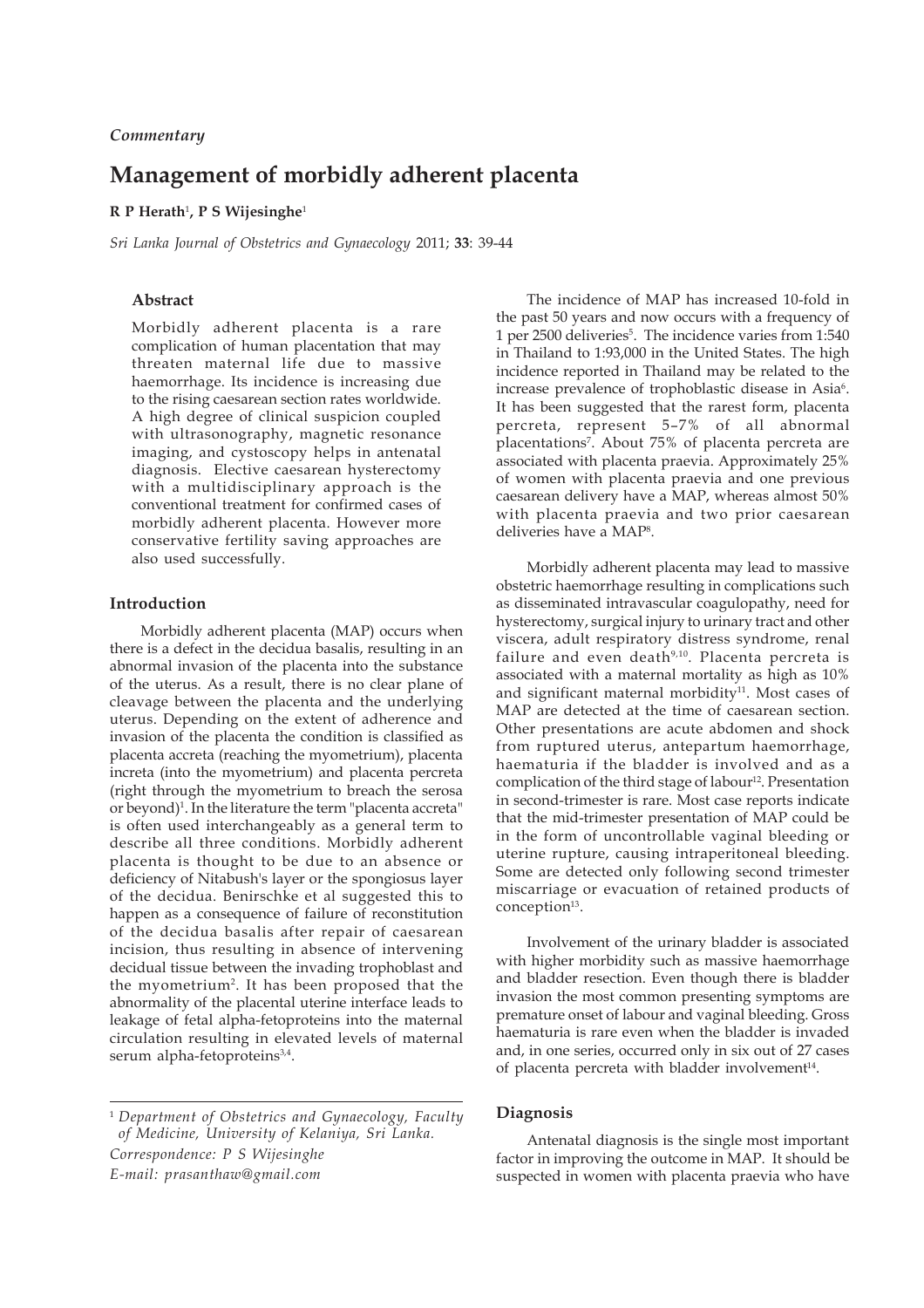undergone caesarean section or other uterine surgery in the past. A high degree of clinical suspicion is of utmost importance when the placenta is located underneath a previous uterine scar.

**Ultrasonography:** This is the first-line investigation for suspected placental invasion of the myometrium. The two mostly used diagnostic criteria are presence of irregular lacunae within the placenta and the loss of retroplacental clear space. Irregularly shaped placental lacunae within the placenta and turbulent flow through these lacunae during Doppler flow studies have a diagnostic sensitivity of 79% at 15 to 20 weeks of gestation, and 93% after 20 weeks<sup>10,11</sup>. The positive predictive value is up to 92%. These lacunae may give the placenta a "moth-eaten" or "swiss cheese" appearance. The risk of MAP increases with the rise in the number of lacunae<sup>12</sup>. The second diagnostic feature is loss of retroplacental "clear space" (Figure 1).

This feature has a sensitivity of 57% and false positive rate of 48.4%15.

Other less-sensitive criteria include thinning or absence of the myometrium overlying the placenta, increased vascularity of the uterine serosa-bladder interface, and protrusion of the placenta into the bladder (Figure 1). The presence of at least two of these features has a positive predictive value of 86%.

Doppler study findings are not diagnostic. There is usually an increase in vascularisation of the placental-myometrial interface in MAP; the absence of this feature has a 95% negative predictive value. The false-positive and false-negative rates range from 2 to 25% using a trans-abdominal ultrasound approach. A trans-vaginal approach is usually superior, as it enables avoidance of the fetal head and higher resolution images<sup>13,14,15</sup>.



*Figure 1.* **Placenta praevia with morbidly adherent placenta: (a,b) Transvaginal sonographic images revealing no myometrial tissue between the lower uterine wall and the bladder. There is also an abnormal vessel running within the bladder wall (white arrows). Corresponding (c) coronal and (d) sagittal magnetic resonance images indicate a bulge at the bladder wall (black arrowheads).**

Reproduced with permission from the *Hong Kong Medical Journal* (Chan BCP *et al*. Conservative management of placenta praevia with accreta. *Hong Kong Med J* 2008; **14**: 479-84), Copyright 2008, Hong Kong Academy of Medicine.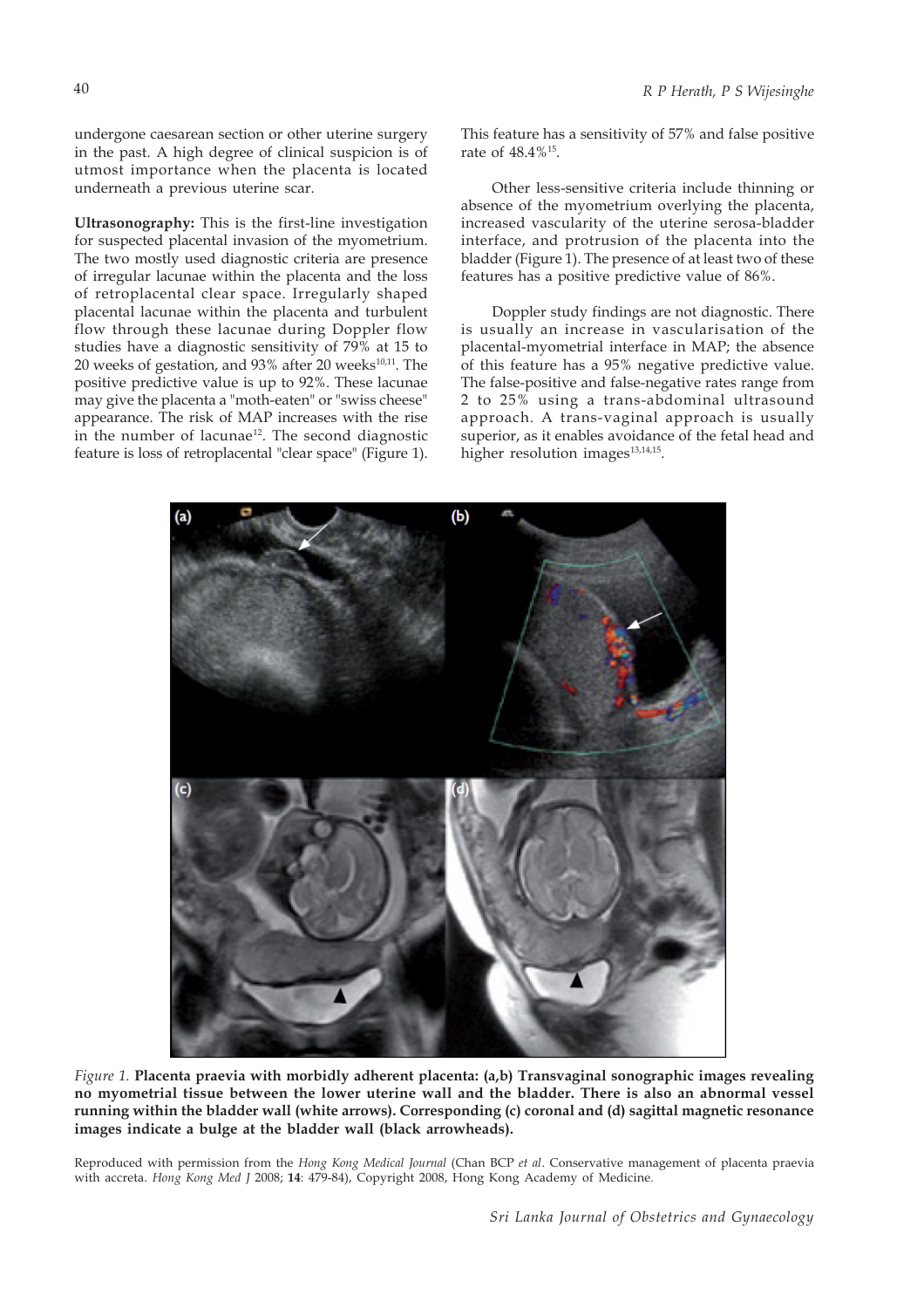

- Multidisciplinary approach involving anaesthetists, urologists, radiologists, haematologists, blood bank teams
- Decide on treatment options antenatally (radical surgery Vs conservative treatment)
- Consider placental mapping /ureteric stenting / uterine artery balloon occlusion



*Figure 2.* **Management of morbidly adherent placenta.**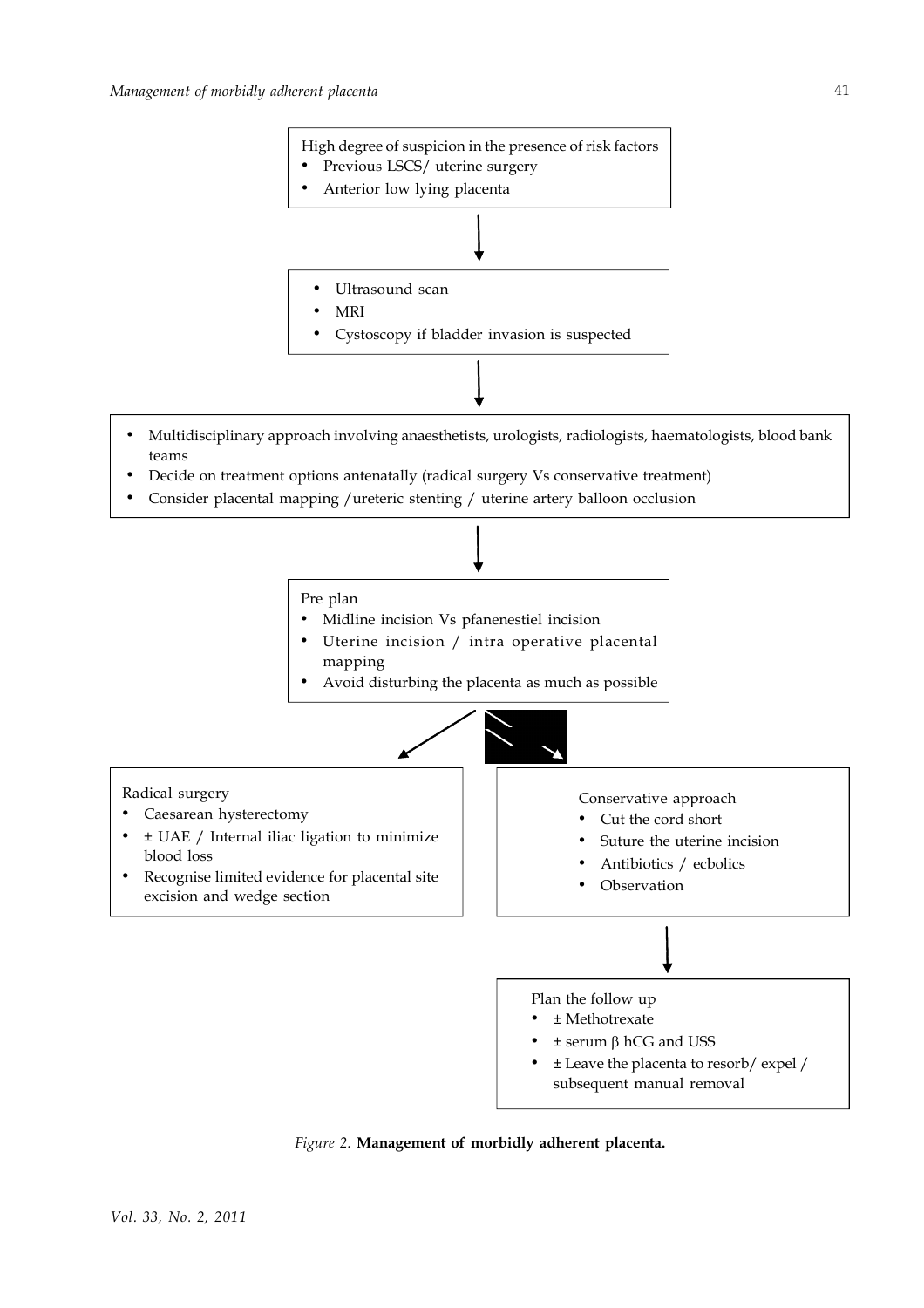**Magnetic resonance imaging:** This has been effectively used for the investigation of placental invasion. Although most studies have shown reasonable diagnostic accuracy it appears that MRI is no more sensitive than USS15,16. However, MRI achieves better images than ultrasonography in posteriorly sited MAP and in patients with prior myomectomy, because the ultrasound beam is impeded by the fetal head in the former and by the scar tissue in the latter<sup>18</sup>.

There are three significant MRI features for the detection of MAP. These are: abnormal uterine bulging of the normal pear-shaped gravid uterus, heterogeneity of the signal intensity of the placenta on T2-weighted images, and the presence of T2 weighted dark linear bands in intraplacental signal intensity, extending from the basilar plate to the placental surface<sup>19</sup>. Other diagnostic features include: (1) loss of myometrial contour in the lower uterine segment and obliteration of the lower uterine segment<sup>20</sup>, (2) thinning or irregularity of the myometrium, transmural extension of signal abnormality through the myometrium, irregularity or disruption of the normal bladder wall architecture and invasion of local structures $21$ , (3) attenuation and nonvisualisation of the uterine wall, interruption of the uterine wall, interruption of the tissue plane between the myometrium and bladder wall by irregular masses and over invasion of the myometrium by the placenta<sup>22</sup> (Figure 1).

**Cystoscopy:** In cases of placenta percreta where involvement of the bladder is suspected, cystoscopy is useful but biopsy should be avoided as it may precipitate severe haemorrhage. Placing ureteral stents during cystoscopy helps in intra-operative identification of the ureters<sup>14</sup>.

### **Treatment of morbidly adherent placenta**

A multidisciplinary approach is relevant in managing these patients in order to reduce morbidity and mortality associated with MAP. Particular consideration should be given to anticipation and management of massive haemorrhage, including availability of packed cells, platelets, fresh frozen plasma, cryoprecipitate, and activated factor VII. Interventional radiology and cell saver technology are useful. Antenatal diagnosis enables one to leave the placenta undisturbed, either during caesarean hysterectomy or in managing the MAP conservatively. An algorithm for the management of MAP is shown in Figure 2.

**Uterine incisions:** It is best to avoid cutting through a MAP because of the possibility of massive haemorrhage. Various modifications of the uterine incision to avoid the placenta have been reported. Classical incision, high transverse incision, fundal incision, fundal transverse incision have all been used

to deliver the fetus<sup>23,24</sup>. If hysterectomy is not planned, the risk of uterine rupture in a future pregnancy should be considered and explained to the patient in cases where non-lower segment incision is planned. Pre-operative and/or intra-operative ultrasound mapping, to delineate the area of the uterus overlying the placenta prior to the uterine incision is useful<sup>25,26</sup>.

**Hysterectomy:** Traditional management of MAP is caesarean hysterectomy, which is a daunting task, fraught with technical difficulties and results in post operative complications and loss of fertility. However, prompt hysterectomy has led to a reduction of maternal mortality to less than 2%12. Over the last decade, management of MAP has changed from the old obstetric dictum of never leaving any part of the placenta in utero, to a more conservative approach.

It is imperative to perform surgery under elective controlled conditions, rather than as an emergency without adequate preparations. The ideal abdominal incision is debatable. A midline incision will facilitate better exposure, especially if placenta percreta is suspected. Leaving the placenta undisturbed until completion of the hysterectomy would prevent unnecessary haemorrhage. In cases where MAP is associated with placenta previa, total hysterectomy is preferred to a subtotal hysterectomy<sup>27</sup>.

**Devascularising the pelvis:** Balloon Catheter Occlusion of the pelvic vessels or Selective Arterial Embolisation decreases blood flow to the uterus and makes it possible to perform surgery under easier and more controlled circumstances<sup>28</sup>. Two different approaches have been described. In one approach occlusive balloon catheters are placed preoperatively in the internal iliac arteries. These are inflated after the delivery of the baby, and deflated after completing the hysterectomy. In the other approach catheters are placed preoperatively in the internal iliac arteries and embolisation of the uterine vessels are performed after delivery of the fetus but before the hysterectomy. Alvarez et al found that elective embolisation resulted in improved outcome compared with emergency embolisation for massive postpartum haemorrhage<sup>29,30</sup>. Bilateral internal iliac artery ligation is performed prior to peripartum hysterectomy in an attempt to reduce operative blood loss. This is of particular importance in situations where interventional radiology is not available.

**Other surgical options:** Few other surgical strategies have been described to achieve haemostasis in cases of MAP, avoiding a hysterectomy. It is possible to "excise the placental site". This is done by inverting the uterus in order to provide good access to the placental site<sup>31</sup>. If the area of placental attachment is focal and the majority of the placenta has been removed, then a "wedge resection" of the area can be performed<sup>6</sup>.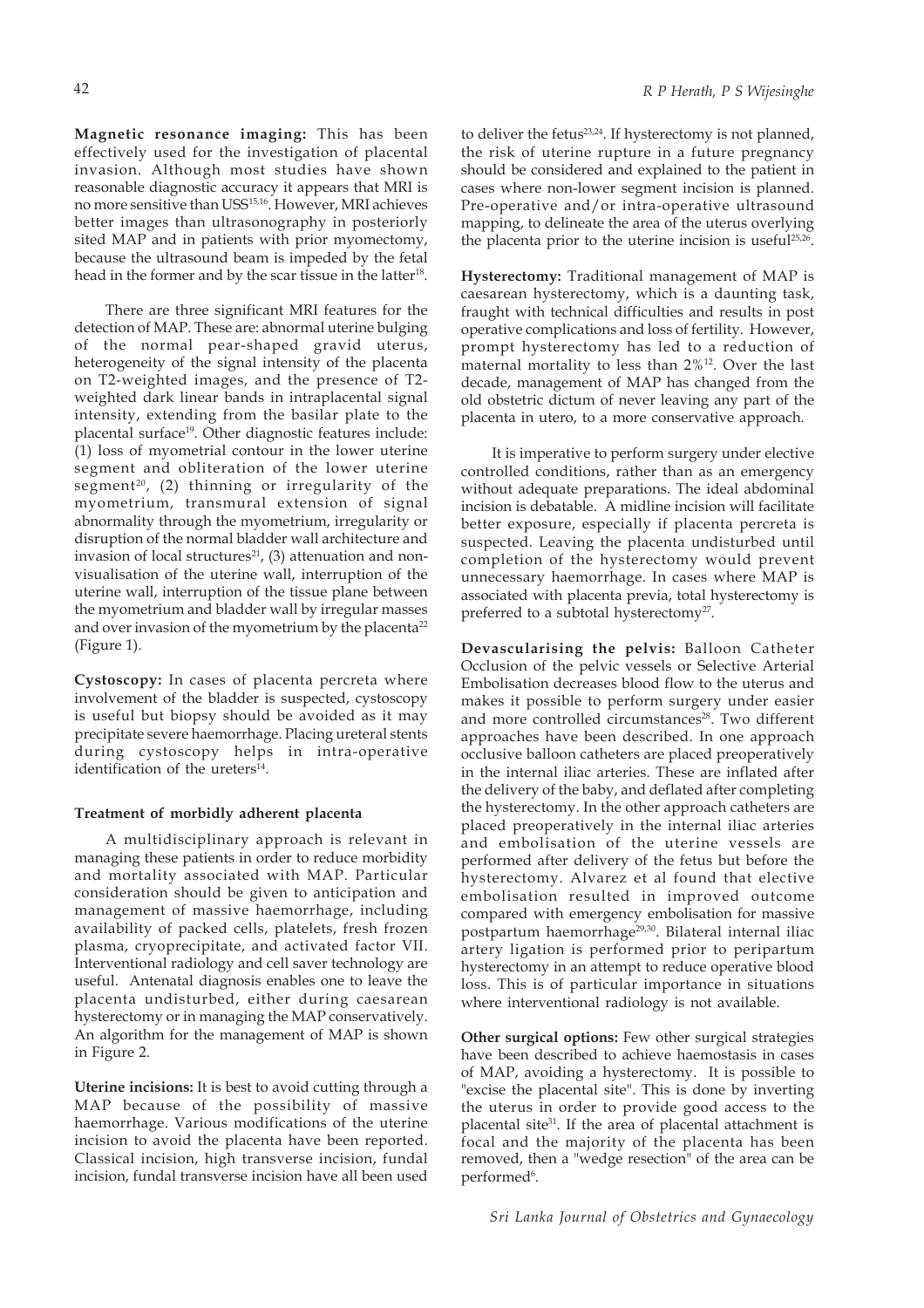**Conservative approach:** In this approach, once the baby is delivered the placenta is left undisturbed. The cord is cut short and the uterine incision is closed. The woman is monitored closely for bleeding and sepsis.

**Methotrexate:** The conservative approach of managing MAP was first described by Arulkumaran et al in 198632. They reported administration 50 mg of methotrexate as an intravenous infusion on alternate days and the placental mass was expelled on 11th postnatal day. Subsequently similar cases have been reported. There is no consensus about the best method of administration of methotrexate and it has been used intravenously, intramuscularly $31$ , orally $33$  and in combination with an initial intra-umbilical injection $34$ .

Methotrexate, a folate antagonist, acts primarily against rapidly dividing cells, and therefore is effective against dividing trophoblast. Opponents argue that after delivery of the fetus the placenta is no longer dividing and methotrexate is of no value. In fact there are case reports where methotrexate has failed, and conservative management has been successful without methotrexate<sup>27</sup>.

**Use of serum** β **human chorionic gonadotropin and ultrasonography in monitoring:** When the placenta is left in situ the woman requires follow up to ascertain resolution of placental tissue as there is a risk of infection and haemorrhage. Clinical condition of the patient, serial USS and β hCG are used in this regard. Serum β hCG levels are performed on a weekly basis, until it becomes undetectable<sup>35</sup>. However, low levels of  $β$  hCG does not mean that haemorrhage will not occur, and it has been omitted with no apparent deleterious effects in a number of cases 36,37. Some authors have used regular quantification of β hCG to determine when to discontinue the administration of methotrexate, which itself is a controversial issue<sup>38</sup>.

USS with colour Doppler has been used to monitor the placental involution. It makes sense to believe that reducing placental volume means placental involution. But it is questionable whether ultrasonographic assessment of placental involution adds further to clinical assessment in monitoring.

**Subsequent management of the placenta:** The placenta is left to resorb or expel spontaneously. If significant bleeding develops a manual removal is attempted38. It should be noted that interval removal of the placenta can be associated with heavy bleeding. Many reports do not describe any attempts at removal of the placenta. Chan et al reported a case where a MAP was managed conservatively where the placenta was trimmed stage wise as it protruded through the introitus, without attempting to remove manually $18$ .

Most authors report prolonged use of antibiotics (10 - 14 days) while the resolution process is being monitored, though there is little evidence to support the superiority of this practice over the single-dose prophylaxis commonly used in other elective or emergency caesarean deliveries<sup>18</sup>.

**Involvement of the bladder:** Washecka *et al* carried out a meta-analysis of 54 reported cases of placenta percreta39. They noted that 31% of cases presented with haematuria. In 33% of cases the diagnosis was made with prenatal USS or MRI. Subsequently Hudon et al explained urological sequelae in women with placenta percreta. They reported lacerations of the bladder (26%), urinary fistula (13%), gross haematuria (9%), ureteric transaction (6%), and reduced bladder capacity (4%). Partial cystectomy was needed in 44% of cases<sup>9</sup>.

Management of patients with bladder involvement requires careful pre-operative planning and involvement of the urologist. Preoperative ureteric stenting aids in identifying the ureters, which will help reduce ureteric injuries. Care must be taken during surgery not to attempt to dissect the bladder off the lower uterine segment which results in torrential bleeding. Anterior bladder wall incision is particularly helpful in defining dissection planes and the location of the ureters<sup>14,40</sup>. With the serious morbidities described above it seems sensible to attempt conservative management in placenta percreta.

### **Conclusion**

Even today, the ground reality is that a majority of morbidly adherent placentae are diagnosed during the third stage of labour or during caesarean section and which results in adverse consequences including exanguinating haemorrhage. A high degree of clinical suspicion coupled with imaging and other relevant investigations like cystoscopy is important in arriving at an antenatal diagnosis of morbidly adherent placenta. Expertise of a multidisciplinary team is useful in the management of this challenging condition. Although caesarean hysterectomy was the cornerstone in the management in the past, antenatal diagnosis permits effective and safe conservative approaches today. The use of methotrexate, monitoring with serum βhCG and follow up with USS is backed only by conflicting evidence.

#### **References**

- 1. Breen JL, Neubecker RT, Gregori CA, Franklin JE Jr. Placenta accreta, increta and percreta: a survey of 40 cases. *Obstet Gynecol* 1977; **49**: 43-7.
- 2. Benirschke K, Kaufmann P. Pathology of human placenta. 4th ed. New York: Springer; 2000.
- 3. Zelop C, Nadel A, Frigoletto FD Jr, Pauker S, MacMillan M, Benacerraf BR. Placenta accreta/percreta/increta: a cause of elevated maternal serum alpha-fetoprotein. *Obstet Gynecol* 1992; **80**(4): 693-4.